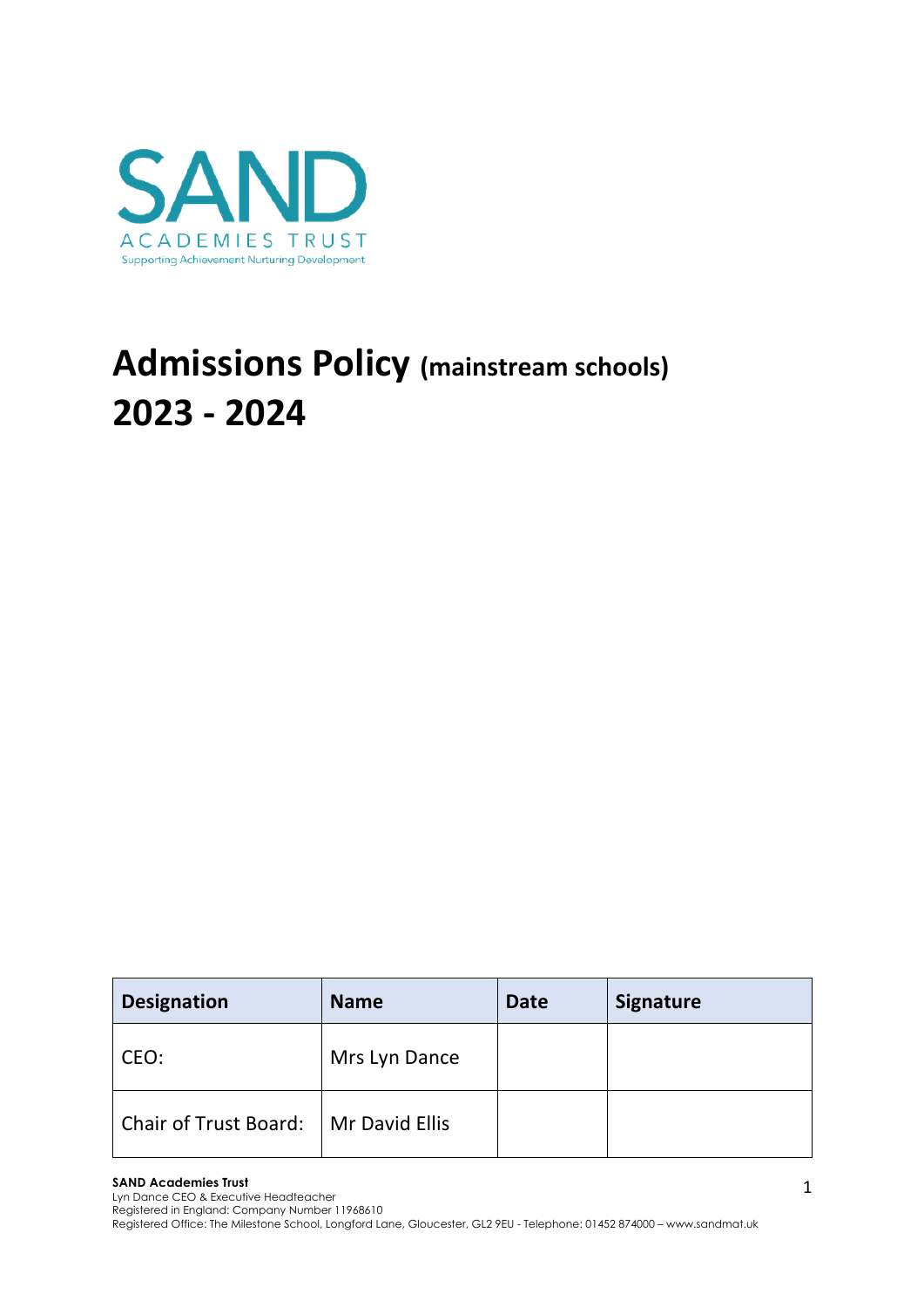| <b>Monitoring and Evaluation</b> |               |  |  |  |
|----------------------------------|---------------|--|--|--|
| Original implementation date:    | February 2022 |  |  |  |
| Review frequency:                | Annual        |  |  |  |
| Date of next Review:             | February 2023 |  |  |  |
| Review delegated to:             |               |  |  |  |

# **Document Version control**

| <b>Version</b> | <b>Changes made</b>                 | <b>Date</b>   |
|----------------|-------------------------------------|---------------|
| 1.0            | Initial set up of Trust-wide policy | December 2021 |
|                |                                     |               |
|                |                                     |               |
|                |                                     |               |
|                |                                     |               |
|                |                                     |               |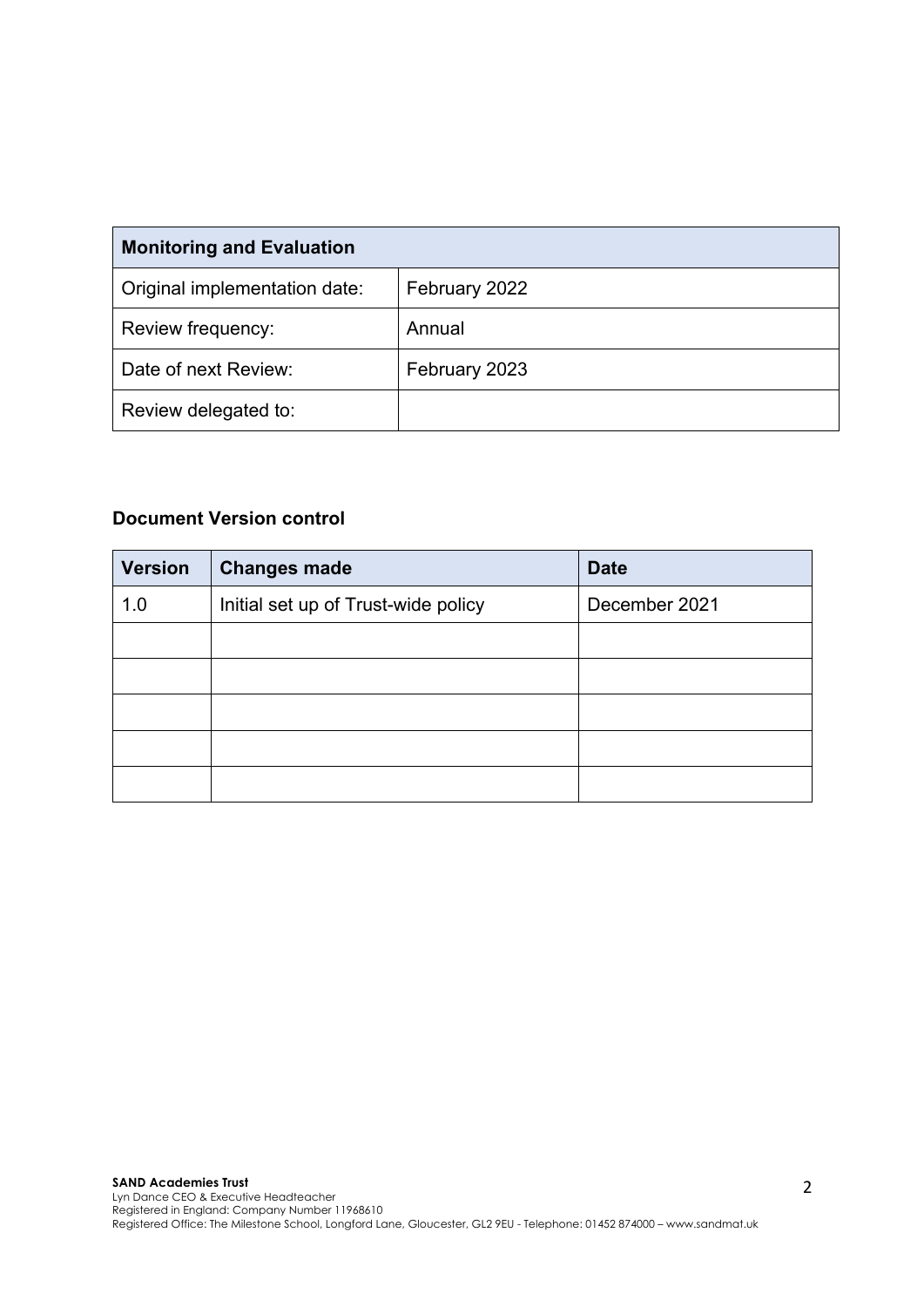## **School Admissions Arrangements – SAND Academies Trust – Academic year 2023/2024**

## **1. Purpose**

- 1.1. This policy sets out the Admission Policy and Admission Numbers for the academic year 2023/2024 in respect of all mainstream schools within SAND Academies Trust.
- 1.2. A copy of these admission arrangements can be found on the SAND Academies Trust website.
- 1.3. SAND Academies Trust has 4 special schools and 1 mainstream school. This Admissions policy relates only to mainstream schools and Gloucestershire County Council remains the admissions authority for special schools.

## **2. Admission number**

- 2.1. Each school has a set Published Admission Number (PAN). This is the number it is obliged to admit into each year group.
- 2.2. The number is based upon a capacity assessment, which takes into account the area of teaching and non-teaching space available, ensuring that health and safety is not compromised, nor the quality of teaching and learning in the school adversely affected.
- 2.3. A list of the Published Admission Numbers for all SAND mainstream schools can be found in appendix B.

## **3. Children with an Education, Health and Care Plan (EHCP)**

- 3.1. Children who have an Education, Health and Care Plan are placed in schools through the arrangements set out in the SEN Code of Practice and not through any admission criteria.
- 3.2. Trust Boards are required by section 324 of the Education Act 1996 to admit a child with an EHCP that names the school, even if the school is full.
- 3.3. Parents of children with an EHCP should contact their child's casework officer for any further information.

## **4. Looked After Children / Previously Looked After Children**

- 4.1. A 'looked after child' *(1)* or a child who was previously looked after but immediately after being looked after became subject to an adoption *(2)* child arrangements order (residency order) *(3)* or special guardianship order *(4)* including those who appear to the admission authority to have been in state care outside of England and ceased to be in state care as a result of being adopted *(5)*
	- 4.1.1. *(1) A looked after child is a child who is (a) in the care of a local authority, or (b) being provided with accommodation by a local authority in the exercise of their social services functions (see the definition in Section 22(1) of the Children Act 1989) at the time of making an application to a school. Such children are referred to as Children in Care.*
	- 4.1.2. *(2) This includes children who were adopted under the Adoption Act 1976 (see section 12 adoption orders) and children who were adopted under the Adoption and Children's Act 2002 (see section 46 adoption orders).*
	- 4.1.3. *(3) Under the provisions of s.12 of the Children and Families Act 2014.*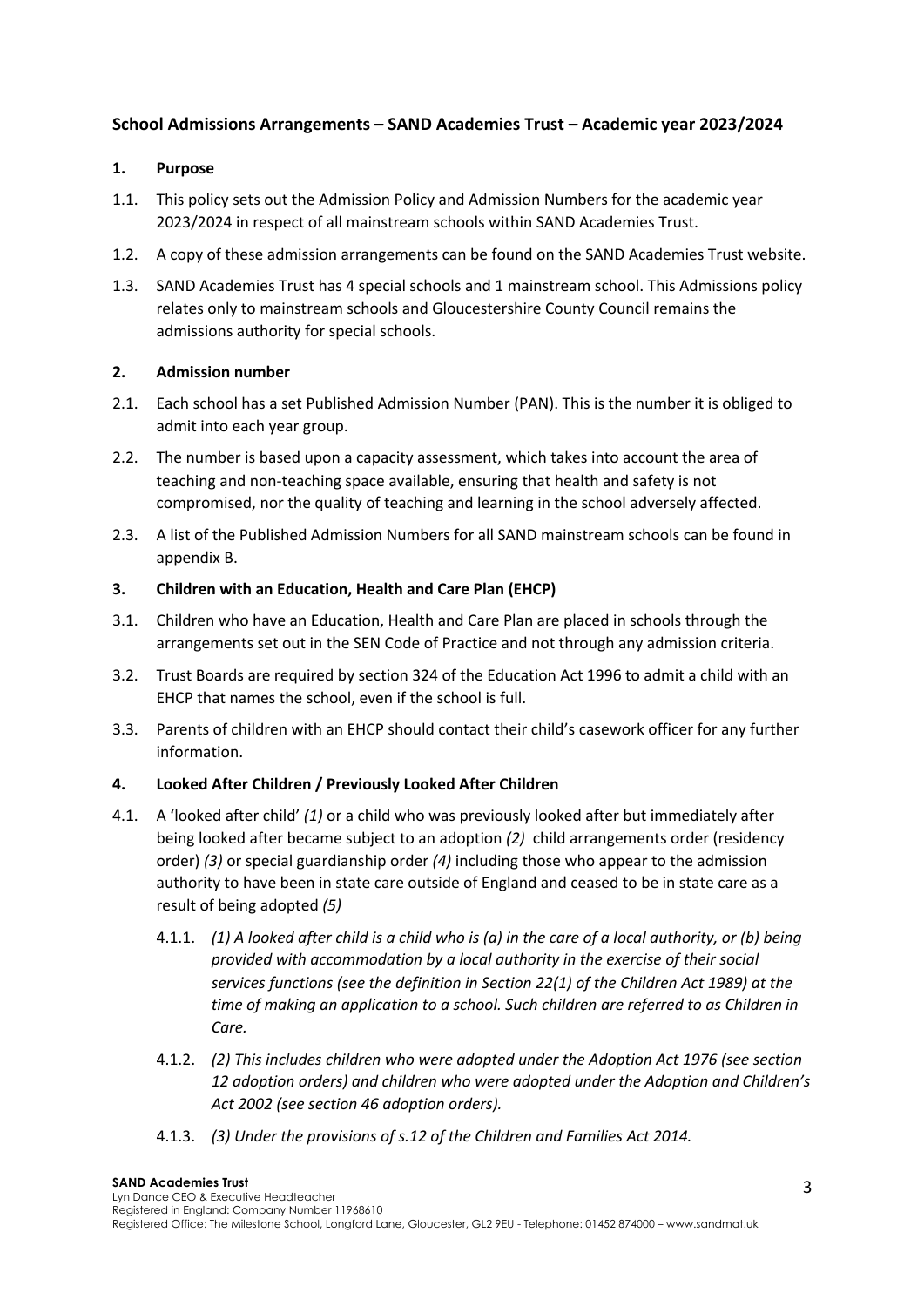- 4.1.4. *(4) See Section 14A of the Children Act 1989 which defines a 'special guardianship order' as an order appointing one or more individuals to be a child's special guardian (or special guardians).*
- 4.1.5. *(5) A child is regarded as having been in state care outside of England if they were in the care of or were accommodated by a public authority, a religious organisation, or any other provider of care whose sole or main purpose is to benefit society.*

## **5. Sibling Definition**

- 5.1. The admission criteria for SAND Academies Trust mainstream schools offers a higher priority for children with siblings who will be attending the school (including Sixth form where available) when the applicant child is admitted.
- 5.2. For this purpose, sibling refers to brother or sister, half brother or sister, adopted brother or sister, step brother or sister, or the child of the parent/carer's partner as well as children who are brought together as a family by a same sex civil partnership. In every case, the child must be living in the same family unit at the same address, at the time of application.
- 5.3. Where a child lives with both parents on a 50/50 (equal) basis, both parents must agree and confirm the pupil's address, which must be the same address as the preference school has registered for the sibling connection to apply. The parents' agreement and application must be made before the closing dates in order for the sibling connection to apply.

## **6. Twins and Children from Multiple Births**

- 6.1. Applications for twins and children from multiple births will be considered as individual applications. However, SAND Academies Trust acknowledges the difficulties for families if children cannot attend the same school, for example if one child can be offered a place but not the other and therefore will aim to accommodate both/all children at one school where there is capacity to do so.
- 6.2. This includes overriding the Infant class size restrictions which limit Reception, Year 1 and Year 2 classes to a maximum of 30 children per teacher, if the one child from twins/multiple births can be offered a place when the other(s) cannot.

## **7. Children of UK Service Personnel or other Crown Servants**

7.1. All SAND Academies Trust schools act in accordance with the Local Authority's Fair Access Protocol which has been devised to ensure that all admission authorities in Gloucestershire comply with the requirements of the School Admission Code to ensure that their procedures or criteria do not disadvantage children who arrive in the area outside the normal admissions round and that the particular challenges for children of UK service personnel and other Crown Servants are minimised.

## **8. Normal Admission Round**

- 8.1. The term 'normal admissions round' refers to all applications for admission to the main year of entry of the school i.e. Reception for Infant and Primary Schools, Year 3 for Junior Schools and Year 7 for Secondary Schools.
- 8.2. Applications made during the normal admissions round will be made in advance of the academic year in which the child is due to start at the new school.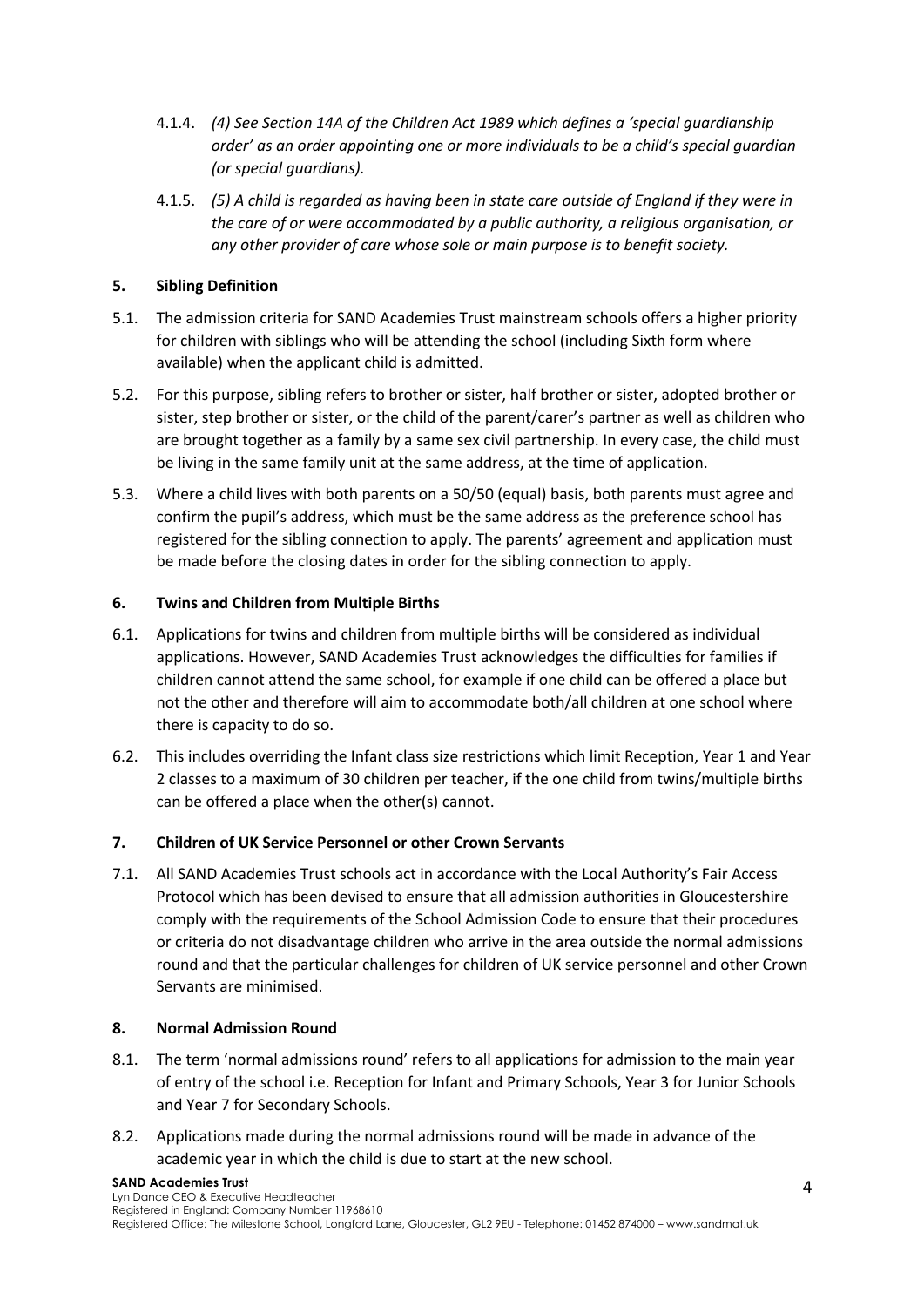8.3. Children are entitled to a full-time place, however, may attend part-time until later in the school year but not beyond the point at which they reach compulsory school age.

## **9. Admission of Children below Compulsory School Age**

- 9.1. Children are entitled to a full-time place in the September following their fourth birthday and this will be the offer made by the Local Authority.
- 9.2. However, where parents wish, children may attend part- time, or defer the date that they are admitted into the school to later in the school year, until they reach compulsory school age.

## **10. Admission of Summer Born Children for Reception Entry**

- 10.1. SAND Academies Trust acknowledges the updated advice from the Department of Education that, parents/carers of "summer born" children (born between 1 April and 31 August) may request their child starts the Reception Class of a school a whole academic year later.
- 10.2. Parents can only apply for a Reception place at a school once and must apply for a place during the standard application process timeline for their chronological year group, stating their reasons for requesting deferred entry to the following year. Please note that applications must be made to the admissions authority of the preferred school(s) by the deadline of 31st March 2023 (to ensure that the child is not allocated a place in April for September 2023) with supporting evidence if appropriate. This can be done by contacting the SAND Academies school directly.

## **11. In-Year Admissions**

- 11.1. The Local Authority is not responsible for offering places to children on behalf of all schools, but the Local Authority does maintain the statutory duty of being responsible and aware of all pupils and vacancies within schools/academies within Gloucestershire.
- 11.2. To apply for a place at a SAND Academies Trust school, parents should therefore contact the school in the first instance. The school will consider the application within 10 school days and will send the parent an offer or refusal letter, detailing the parent's right of appeal. The school will also advise the Local Authority of all pupils who have been refused a place at their school to ensure waiting lists are maintained centrally.
- 11.3. Application forms for SAND Academies Trust schools can be found at TBC.
- 11.4. The In Year team can offer advice and guidance and can be contacted by email at inyear.admissions@gloucestershire.gov.uk

## **12. Oversubscription Criteria**

- 12.1. Where a SAND Academies Trust school is oversubscribed (i.e. there are more applications than places available) initial offers will be made in accordance with their admission criteria.
- 12.2. The admission criteria for Infant, Primary, Junior and Secondary schools are defined on the following pages.

## **13. Late Applications**

13.1. Where an application for a school place has been received 'late' i.e. after the relevant closing date for that round of allocations, the application will only be considered once children from

#### **SAND Academies Trust**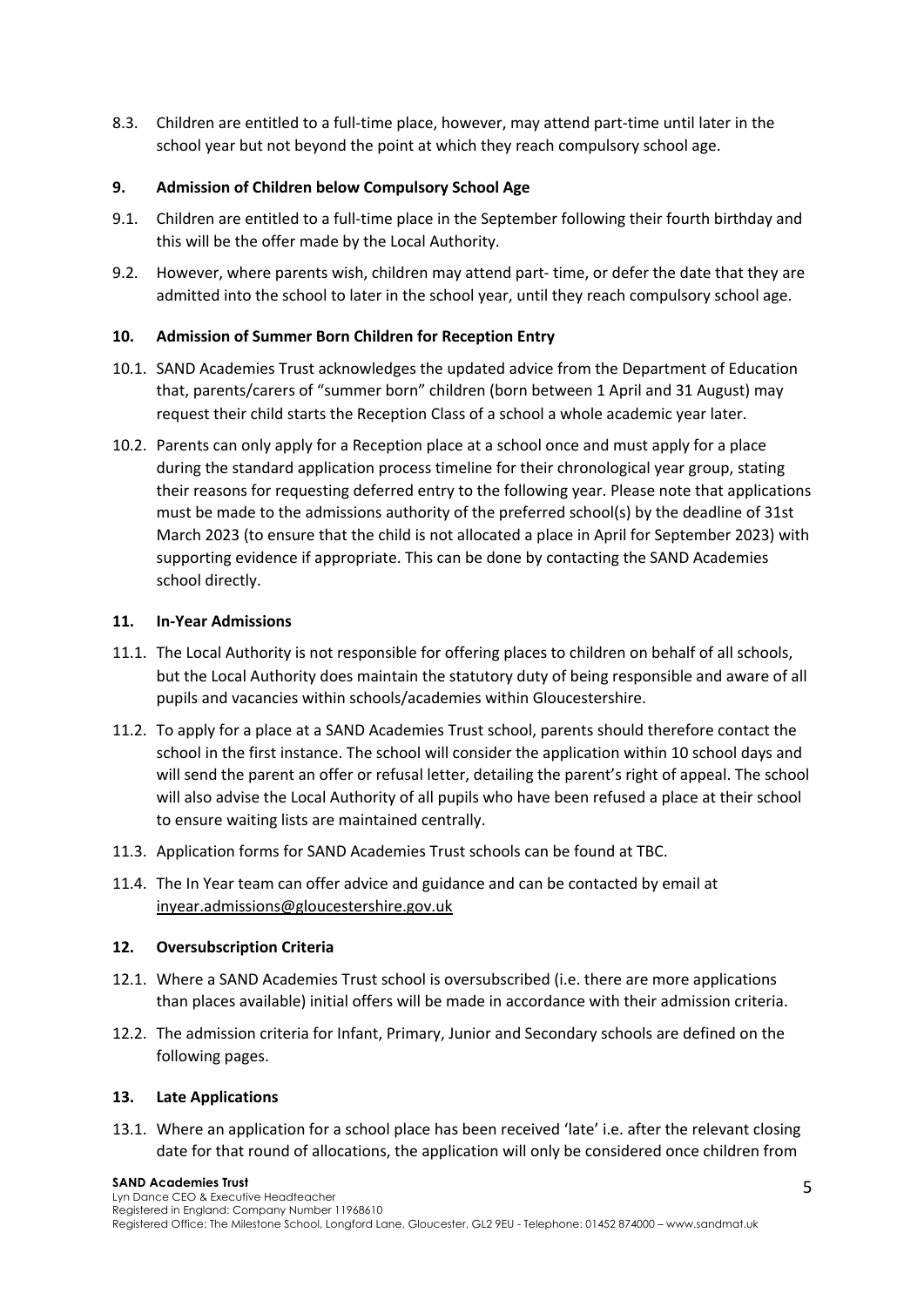all on-time applications have been allocated a school place, unless there are exceptional circumstances as agreed by the Senior Manager (Commissioning for Learning).

#### **14. Children's Home Address**

- 14.1. Only one home address can be used for admission purposes.
- 14.2. This is where the pupil resides, and we may ask for additional proof of this address.
- 14.3. Where a child lives with both parents on a 50/50 (equal) basis, both parents must agree which of their addresses to use and confirm this before any closing dates. This must be either parental home.
- 14.4. Additional proof of address may be requested before we can confirm that we are able to use an address for allocation purposes.
- 14.5. The method in which the distance is measured from home to school can be found in the admission criteria.

#### **15. Fair Access Protocol**

- 15.1. Gloucestershire County Council has protocols in place to ensure that access to education is secured quickly for children who do not have a school place and that schools have an equitable spread of vulnerable children or those who are hard to place.
- 15.2. All schools in Gloucestershire, including the SAND Academies Trust schools encompassed by these admission arrangements, have signed up to the Fair Access Protocols and should a vulnerable child within these Protocols require a place at the school, they will take precedence over any child on the waiting list.
- 15.3. All Fair Access Protocols are highlighted within the Gloucestershire Coordinated Schemes for Reception/Junior/Secondary and In Year Admissions. Full details of all of these protocols can be found at http://www.gloucestershire.gov.uk/education-and-learning/school- admissionsscheme-criteria-and-protocol/school-admission-protocols/

#### **16. Exceeding PAN Protocol**

- 16.1. The County Council will act within the Schools Admissions Code 2021 to ensure that it follows a fair, consistent and transparent method of offering places to children, but it does support the county-wide principle of allowing children to access a local school place.
- 16.2. The Schools Standards & Framework Act 1998, Section 86, requires admission authorities to only refuse admission of pupils where it may compromise education to do so and therefore the School Admissions Code 2021 does make provision for admission authorities to admit above their admission number during the admissions process to meet parental demand. SAND Academies Trust will consider all applications for a school place in line with the schools admission policy, taking individual cases into account in line with its Exceeding PAN Protocol – which sets out how the school will implement such flexibility in a transparent manner whilst ensuring sustainability of the whole school system. Full details of the Exceeding PAN Protocol can be found at http://www.gloucestershire.gov.uk/education-and-learning/schooladmissions-scheme-criteria-and- protocol/school-admission-protocols/

## **17. Waiting Lists**

#### **SAND Academies Trust**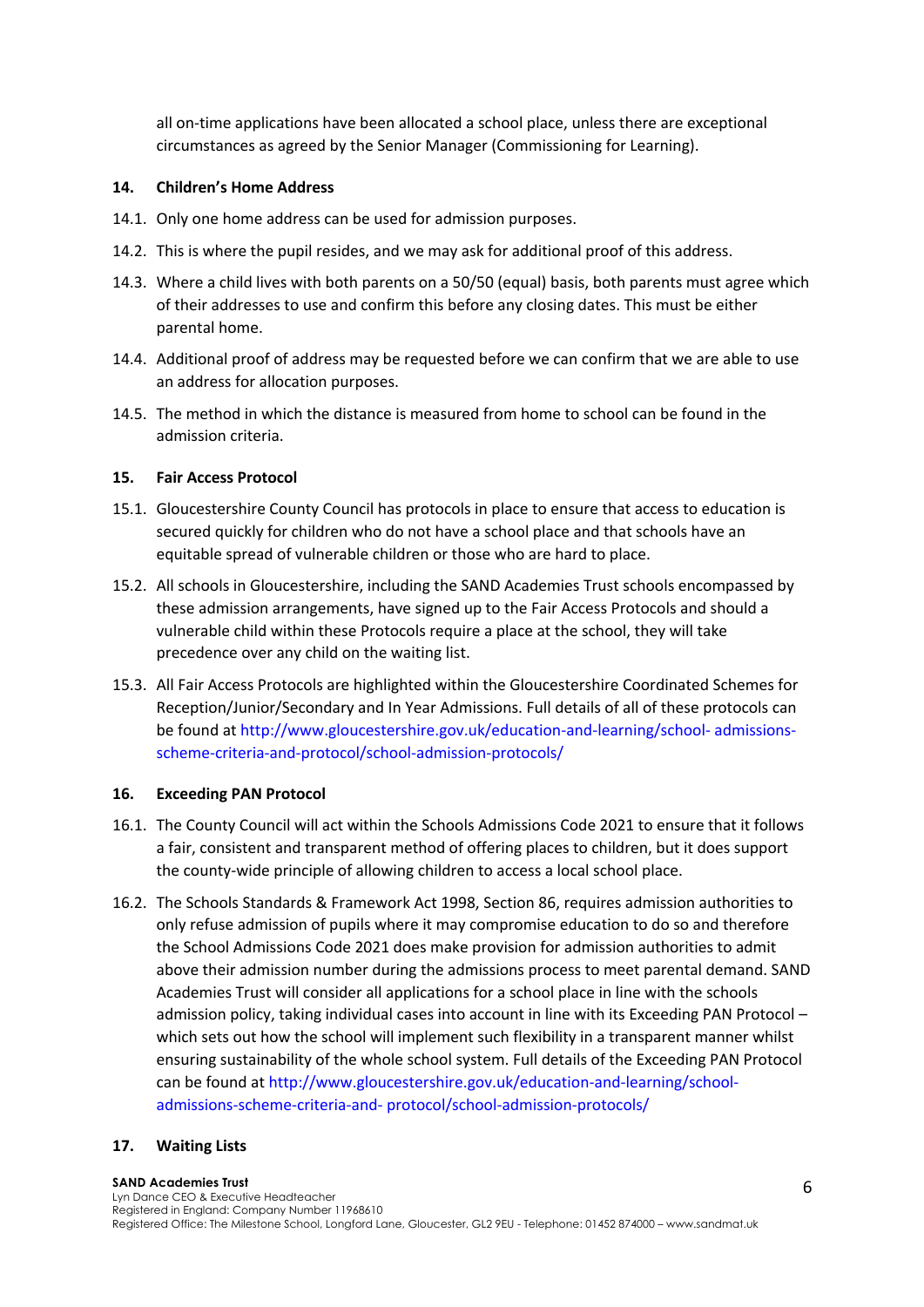- 17.1. Where any school is oversubscribed during the normal admission round for entry to the school (i.e. where all children requesting a place at a particular school have not been allocated one) the waiting list will be held until the end of the academic year.
- 17.2. All waiting lists will be prioritised according to the school's oversubscription criteria, regardless of the date the application was made, and should any places become available at the school they will be offered to the child at the top of the waiting list.

## **18. Appeals**

- 18.1. Where an application for a place in a SAND Academies Trust school is unsuccessful, parents will have the legal right to appeal. Notification of the appeal process will be included within the parent's refusal letter.
- 18.2. Where an application for a place in a SAND Academies Trust school is unsuccessful, parents have the legal right to appeal directly to the Trustees of SAND Academies Trust. Notification of the appeal process will be included with the parent's refusal letter.
- 18.3. The School Admissions Appeals Code requires normal admission round appeals to be heard within the following timescales:
	- 18.3.1. For applications made in the normal admissions round, appeals must be heard within 40 school days of the deadline for lodging appeals
	- 18.3.2. For late applications, appeals should be heard within 40 school days from the deadline for lodging appeals, or within 30 school days of the appeal being lodged.
	- 18.3.3. For in year applications, appeals must be heard within 30 school days of the appeal being lodged.
- 18.4. Requests for appeals relating to the main entry year of the school for September 2023 (i.e. Reception for Infant and Primary, and Year 3 for Junior) should be made to the school directly at the above address or email address.
- 18.5. The appeals timetable can be found in appendix C.
- 18.6. The results of all appeals must be forwarded to the Council by parents and the schools, as this may affect the availability of places for other applicants.

## **19. Transport**

19.1. Some children will be entitled to transport to their school provided by the Local Authority and parents should refer to "School and college Transport" which can be found at http://www.gloucestershire.gov.uk/transport/school-and-college-transport/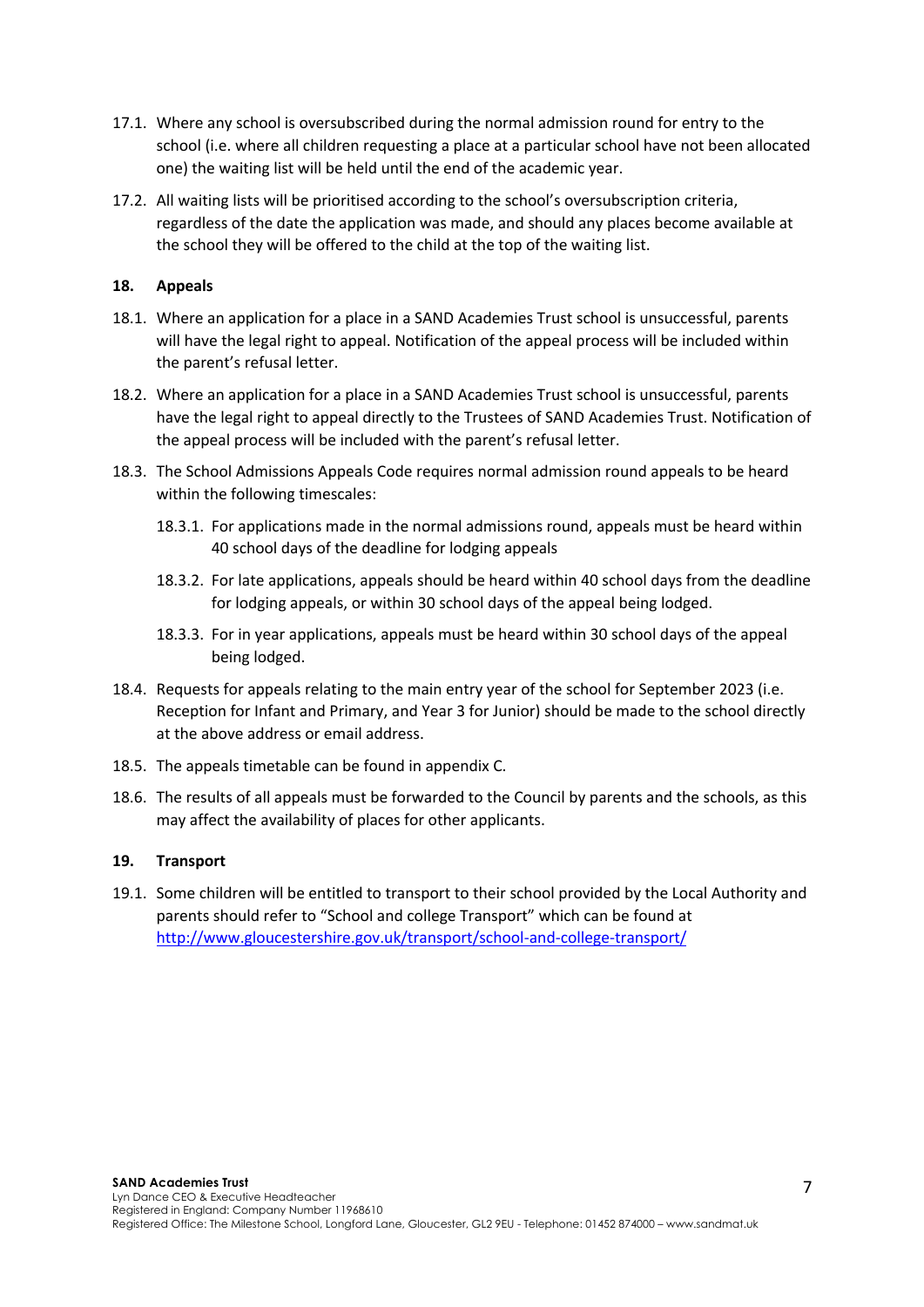## **Appendix A**

## **Admissions criteria for SAND Academies Trust Primary schools in September 2023**

Gloucestershire County Council coordinates admissions for pupils starting Reception class at a Primary School in the normal admissions round on behalf of SAND Academies Trust schools.

For admission to Reception, parents must submit their Common Application Form stating their preferred schools to the Access to Education Team no later than 15 January 2023.

Where applications for admission exceed the number of places available (both in the normal round of admissions and for in-year admissions), the following criteria will be applied, in the order set out below, to decide which children to admit:

- 1. A 'looked after child' or a child who was previously looked after but immediately after being looked after became subject to an adoption, child arrangements order or special guardianship order *( 1 )*
- 2. Children who will have siblings attending the school at the time the applicant child is admitted.
- 3. Children with the strongest geographical claim, measured in a straight line from the Ordnance Survey address point of the child's home address (including flats) to the Ordnance Survey address point of the school, using the Local Authority's computerised measuring system, with those living closer to the school receiving the higher priority.

Where any particular category at points 1-2 above is oversubscribed, criterion 3 (strongest geographical claim based on straight line distance) will be used to determine which child is offered a place.

In the event of a tie between two or more children when applying criterion 3 (strongest geographical claim based on straight line distance) where there are not enough places available to offer all children a place at the school, a process of random allocation will be followed by SAND Academies Trust. This will be in the form of a manual process which is overseen by an independent person from the Trust Board. Where twins or children from multiple births are part of a random allocation process they will be considered as one applicant.

*(1) A looked after child is a child who is in the care of a local authority in England, or is being provided with accommodation by a local authority in England in the exercise of their social services functions. A full definition can be found in section 3 of the School Admission Arrangement document shown above.*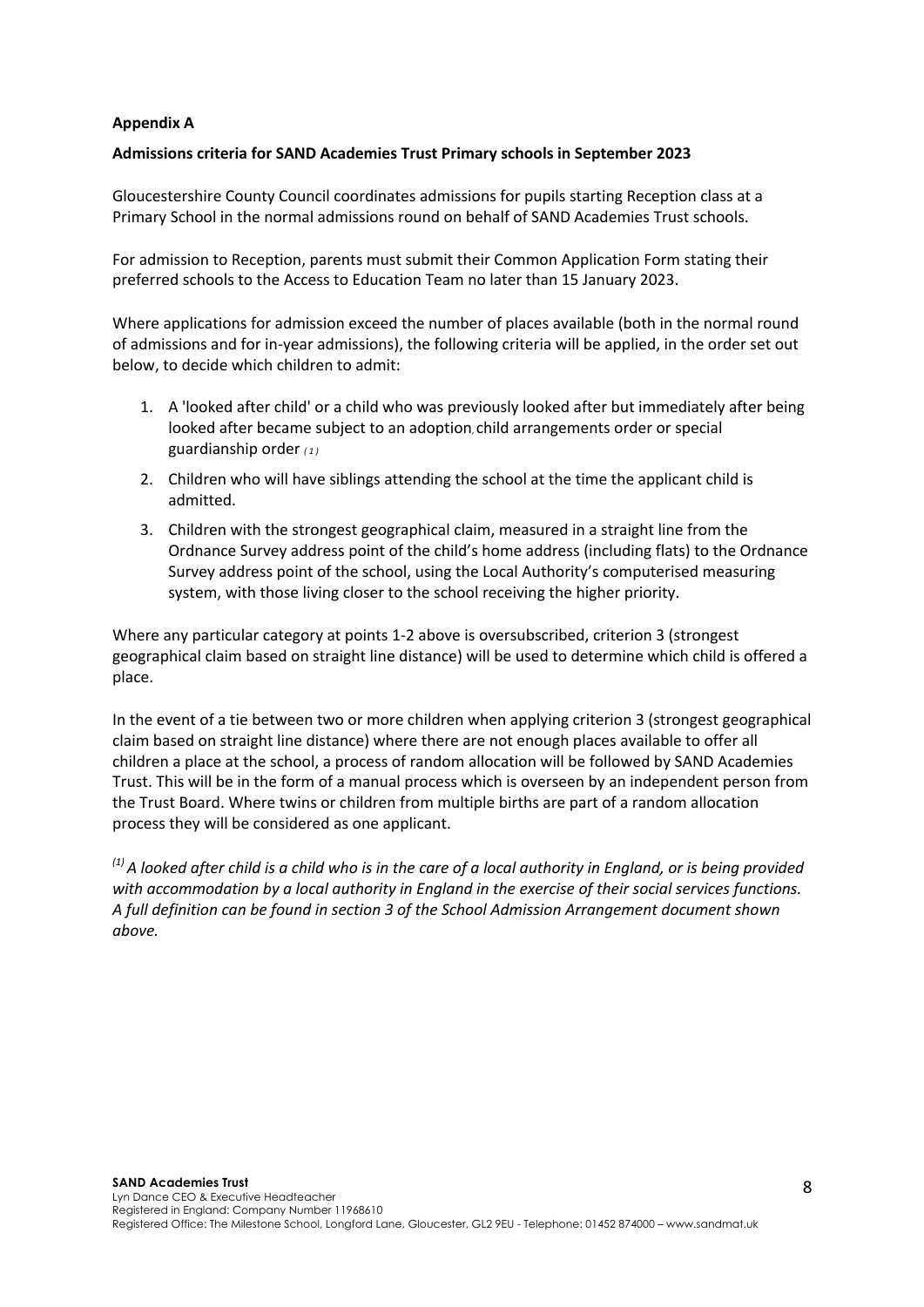## **Appendix B**

## **Proposed Admission numbers for SAND Academies Trust schools**

| l School name                 | September 2023 |
|-------------------------------|----------------|
| <b>Willow Primary Academy</b> | 30             |